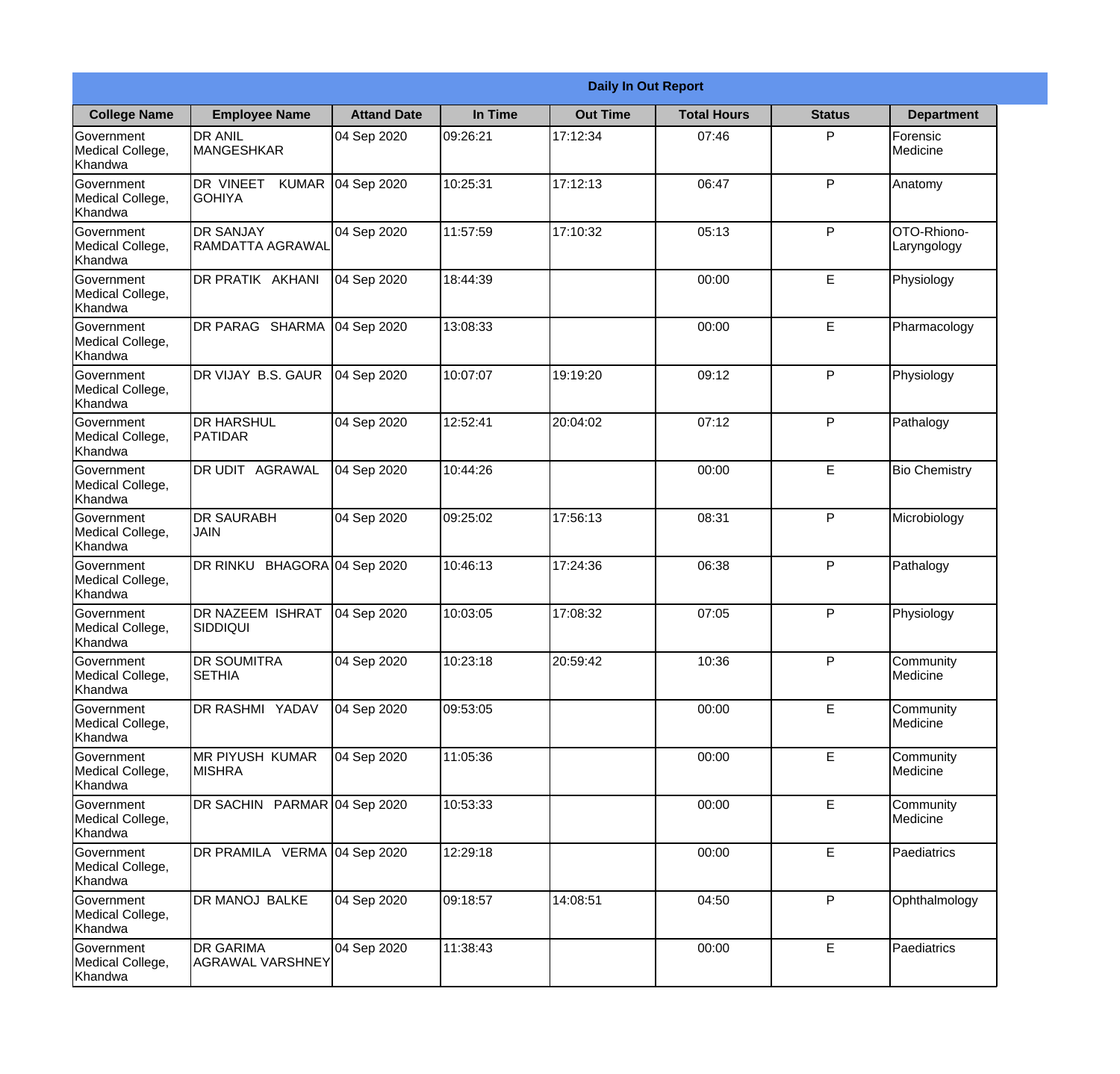| <b>Designation</b>                  | <b>Category</b>     |
|-------------------------------------|---------------------|
| <b>Assistant Professor</b>          | Para Clinical       |
| Professor                           | <b>Non Clinical</b> |
| Professor                           | Clinical            |
| <b>Assistant Professor</b>          | Non Clinical        |
| Professor                           | Para Clinical       |
| Associate Professor Non Clinical    |                     |
| Assistant Professor Para Clinical   |                     |
| Associate Professor Non Clinical    |                     |
| Associate Professor Para Clinical   |                     |
| <b>Assistant Professor</b>          | Para Clinical       |
| Professor                           | Non Clinical        |
| Assistant Professor   Para Clinical |                     |
| <b>Assistant Professor</b>          | Para Clinical       |
| Statistician                        | Para Clinical       |
| <b>Assistant Professor</b>          | Para Clinical       |
| Professor                           | Clinical            |
| <b>Assistant Professor</b>          | Clinical            |
| Associate Professor Clinical        |                     |

## **Daily In Out Report**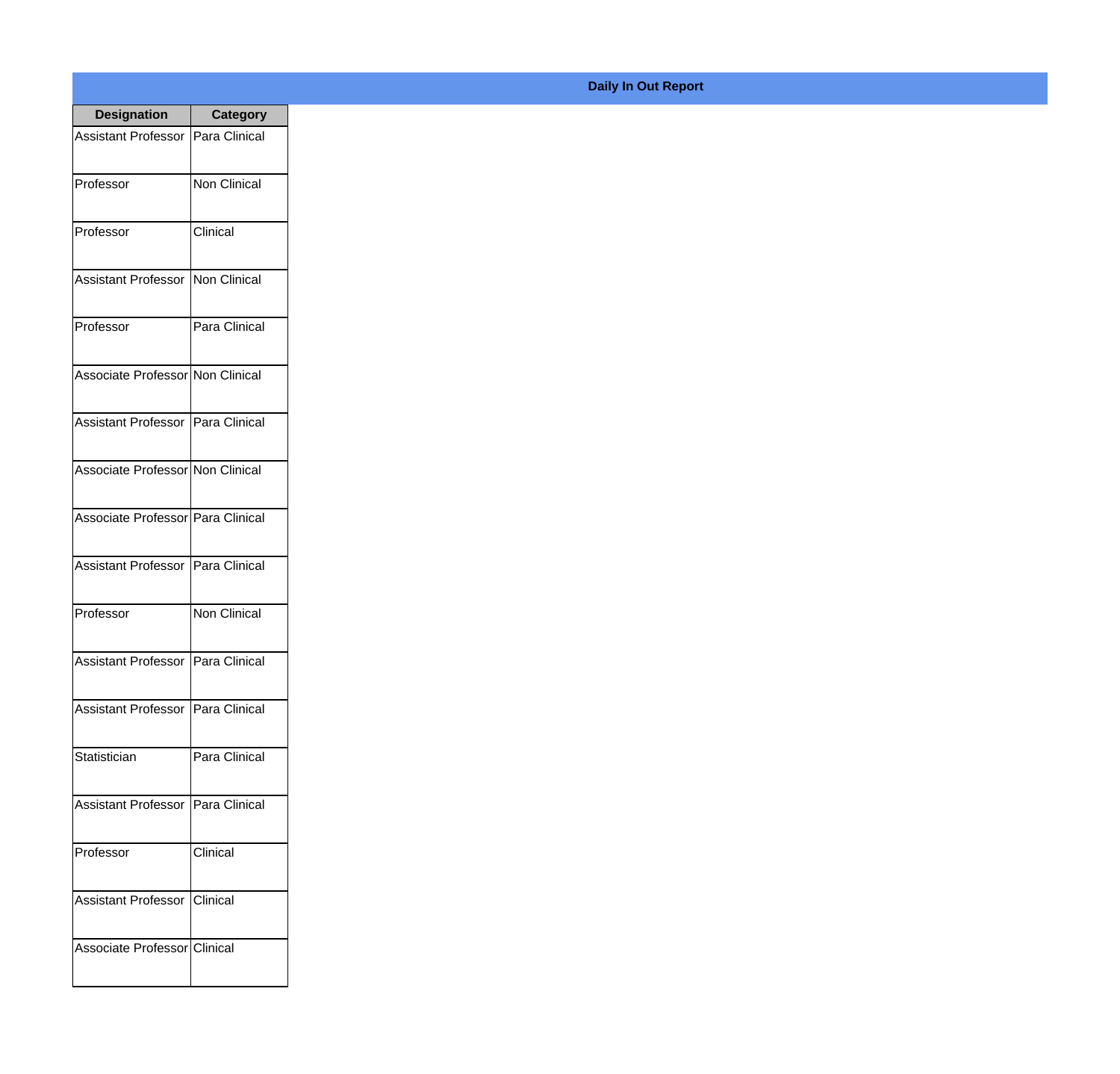|                                                  |                                                       |             |          |          | <b>Daily In Out Report</b> |   |                             |
|--------------------------------------------------|-------------------------------------------------------|-------------|----------|----------|----------------------------|---|-----------------------------|
| <b>Government</b><br>Medical College,<br>Khandwa | <b>DR SIDDHARTH</b><br><b>BANODE</b>                  | 04 Sep 2020 | 09:30:35 | 17:07:19 | 07:37                      | P | Pharmacology                |
| Government<br>Medical College,<br>Khandwa        | <b>DR CHANDNI</b><br>KAROLE                           | 04 Sep 2020 | 09:40:06 | 18:06:33 | 08:26                      | P | Ophthalmology               |
| Government<br>Medical College,<br>Khandwa        | <b>DR PRIYA KAPOOR</b><br><b>KAPOOR</b>               | 04 Sep 2020 | 10:21:52 | 16:45:24 | 06:24                      | P | Pathalogy                   |
| Government<br>Medical College,<br>Khandwa        | <b>DR SAPNA</b><br><b>MAHESHRAM</b>                   | 04 Sep 2020 | 11:18:43 | 17:17:20 | 05:59                      | P | Community<br>Medicine       |
| Government<br>Medical College,<br>Khandwa        | <b>DR SEEMA</b><br><b>SUDHAKARRAO</b><br>SUTAY        | 04 Sep 2020 | 10:27:31 | 18:19:59 | 07:52                      | P | Forensic<br>Medicine        |
| Government<br>Medical College,<br>Khandwa        | <b>DR RAKESH SINGH</b><br><b>HAZARI</b>               | 04 Sep 2020 | 12:55:03 |          | 00:00                      | E | Pathalogy                   |
| Government<br>Medical College,<br>Khandwa        | <b>DR ANANT</b><br><b>TUKARAM PAWAR</b>               | 04 Sep 2020 | 10:32:48 | 20:59:18 | 10:27                      | P | Community<br>Medicine       |
| Government<br>Medical College,<br>Khandwa        | DR SHAIKH M.KHALIQ 04 Sep 2020                        |             | 10:48:22 |          | 00:00                      | E | <b>Bio Chemistry</b>        |
| <b>Government</b><br>Medical College,<br>Khandwa | DR AJAY GANGJI                                        | 04 Sep 2020 | 12:01:10 |          | 00:00                      | E | <b>General Surgery</b>      |
| Government<br>Medical College,<br>Khandwa        | <b>DR SITARAM</b><br><b>SOLANKI</b>                   | 04 Sep 2020 | 09:54:48 |          | 00:00                      | E | Forensic<br>Medicine        |
| <b>Government</b><br>Medical College,<br>Khandwa | <b>DR ASHOK</b><br><b>BHAUSAHEB NAJAN</b>             | 04 Sep 2020 | 10:08:51 |          | 00:00                      | E | Forensic<br><b>Medicine</b> |
| Government<br>Medical College,<br>Khandwa        | <b>DR NITESHKUMAR</b><br>KISHORILAL<br><b>RATHORE</b> | 04 Sep 2020 | 10:17:41 |          | 00:00                      | E | Pharmacology                |
| Government<br>Medical College,<br>Khandwa        | DR PRIYESH<br>MARSKOLE                                | 04 Sep 2020 | 11:28:52 |          | 00:00                      | E | Community<br>Medicine       |
| Government<br>Medical College,<br>Khandwa        | DR SANGEETA<br><b>CHINCHOLE</b>                       | 04 Sep 2020 | 11:05:09 |          | 00:00                      | E | Physiology                  |
| <b>Government</b><br>Medical College,<br>Khandwa | DR NEERAJ KUMAR                                       | 04 Sep 2020 | 09:20:54 | 09:21:15 | 00:01                      | P | Dentisry                    |
| Government<br>Medical College,<br>Khandwa        | DR SUNIL BAJOLIYA                                     | 04 Sep 2020 | 20:59:36 |          | 00:00                      | E | OTO-Rhiono-<br>Laryngology  |
| Government<br>Medical College,<br>Khandwa        | DR NISHA MANDLOI<br>PANWAR                            | 04 Sep 2020 | 09:35:44 |          | 00:00                      | E | Obstetrics &<br>Gynaecology |
| Government<br>Medical College,<br>Khandwa        | <b>DR NANDINI DIXIT</b>                               | 04 Sep 2020 | 12:35:58 |          | 00:00                      | E | Paediatrics                 |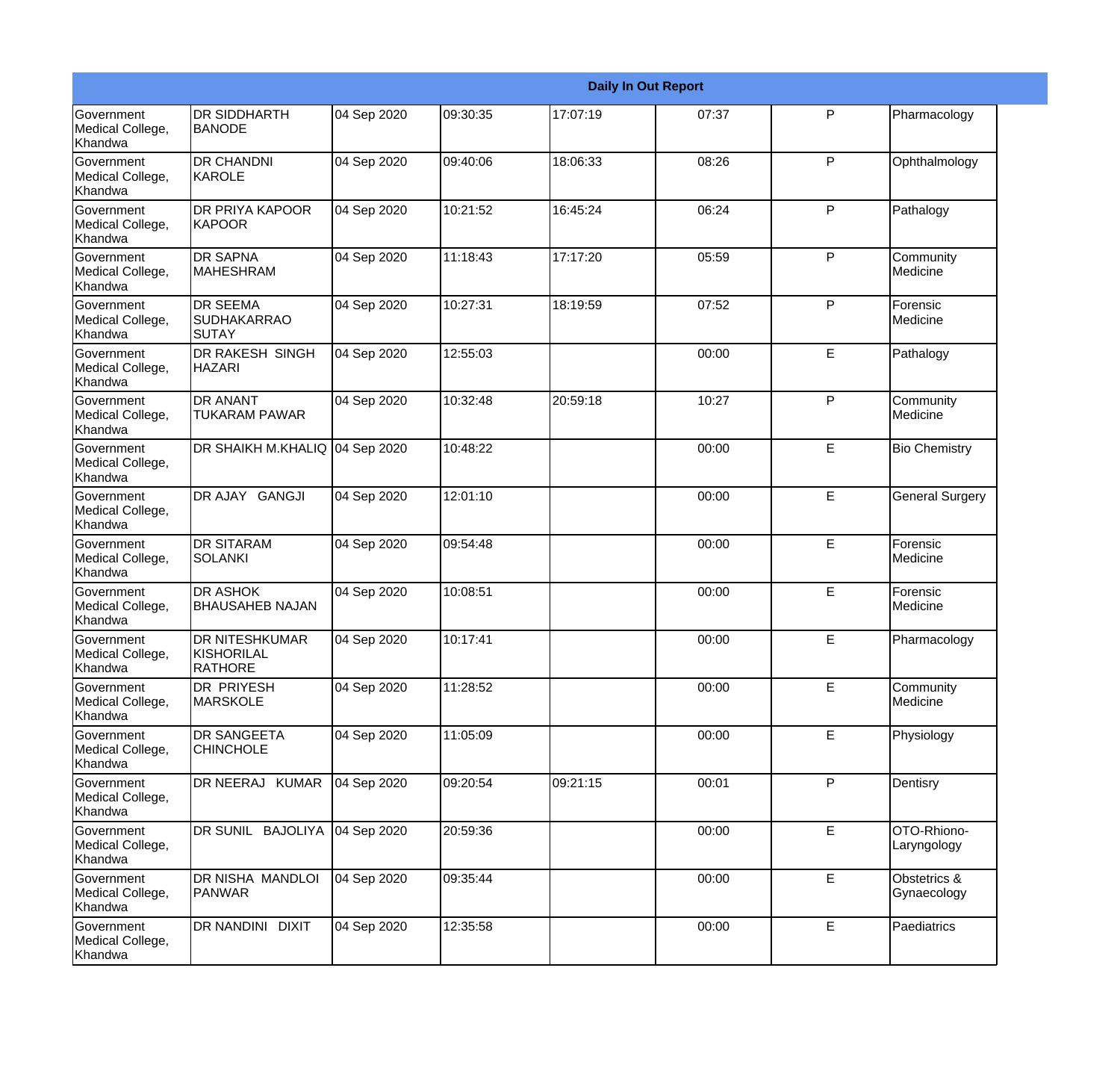| Associate Professor Para Clinical  |               |
|------------------------------------|---------------|
| Assistant Professor Clinical       |               |
|                                    |               |
| Demonstrator/Tutor Para Clinical   |               |
| Associate Professor Para Clinical  |               |
| Professor                          | Para Clinical |
| Professor                          | Para Clinical |
| Professor                          | Para Clinical |
| Professor                          | Non Clinical  |
| Professor                          | Clinical      |
| Demonstrator/Tutor   Para Clinical |               |
|                                    |               |
| Associate Professor Para Clinical  |               |
| Demonstrator/Tutor Para Clinical   |               |
| Associate Professor Para Clinical  |               |
| Demonstrator/Tutor   Non Clinical  |               |
| Assistant Professor Clinical       |               |
| Assistant Professor Clinical       |               |
|                                    |               |
| Associate Professor Clinical       |               |
| Assistant Professor Clinical       |               |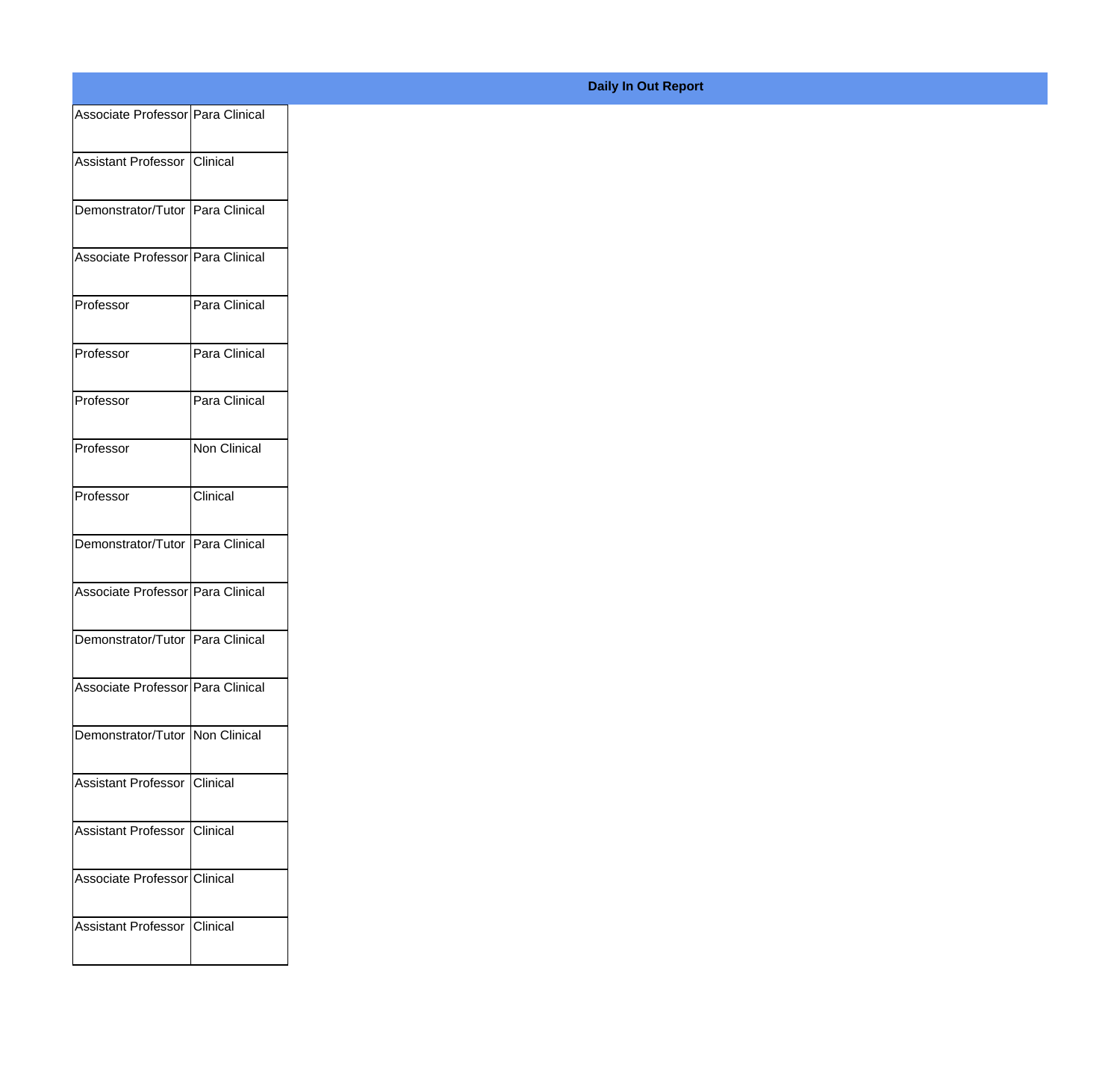|                                                   | <b>Daily In Out Report</b>                   |             |          |          |       |    |                      |  |  |
|---------------------------------------------------|----------------------------------------------|-------------|----------|----------|-------|----|----------------------|--|--|
| Government<br>Medical College,<br> Khandwa        | IDR SATISH<br>ICHANDEL                       | 04 Sep 2020 | 11:00:43 |          | 00:00 | E. | Pharmacology         |  |  |
| Government<br>Medical College,<br>Khandwa         | <b>DR JITENDRA</b><br>IAHIRWAR               | 04 Sep 2020 | 20:23:10 |          | 00:00 | E  | Pathalogy            |  |  |
| <b>Government</b><br>Medical College,<br> Khandwa | <b>DR MUKTESHWARI</b><br>IGUPTA              | 04 Sep 2020 | 11:14:25 | 17:56:57 | 06:42 | P  | Pharmacology         |  |  |
| <b>Government</b><br>Medical College,<br>Khandwa  | <b>RAY</b><br><b>DR YASHPAL</b>              | 04 Sep 2020 | 11:14:09 |          | 00:00 | E. | Anatomy              |  |  |
| Government<br>Medical College,<br>Khandwa         | <b>IDR DEEPIKA</b><br>IPANWAR                | 04 Sep 2020 | 10:22:38 |          | 00:00 | E  | <b>Bio Chemistry</b> |  |  |
| <b>Sovernment</b><br>Medical College,<br>Khandwa  | <b>DR SHAILENDRA</b><br><b>SINGH CHOUHAN</b> | 04 Sep 2020 | 13:45:46 |          | 00:00 | E  | Orthopaedics         |  |  |
| <b>Sovernment</b><br>Medical College,<br>Khandwa  | MOHIT GARG                                   | 04 Sep 2020 | 10:34:32 |          | 00:00 | E  | General Medicine     |  |  |